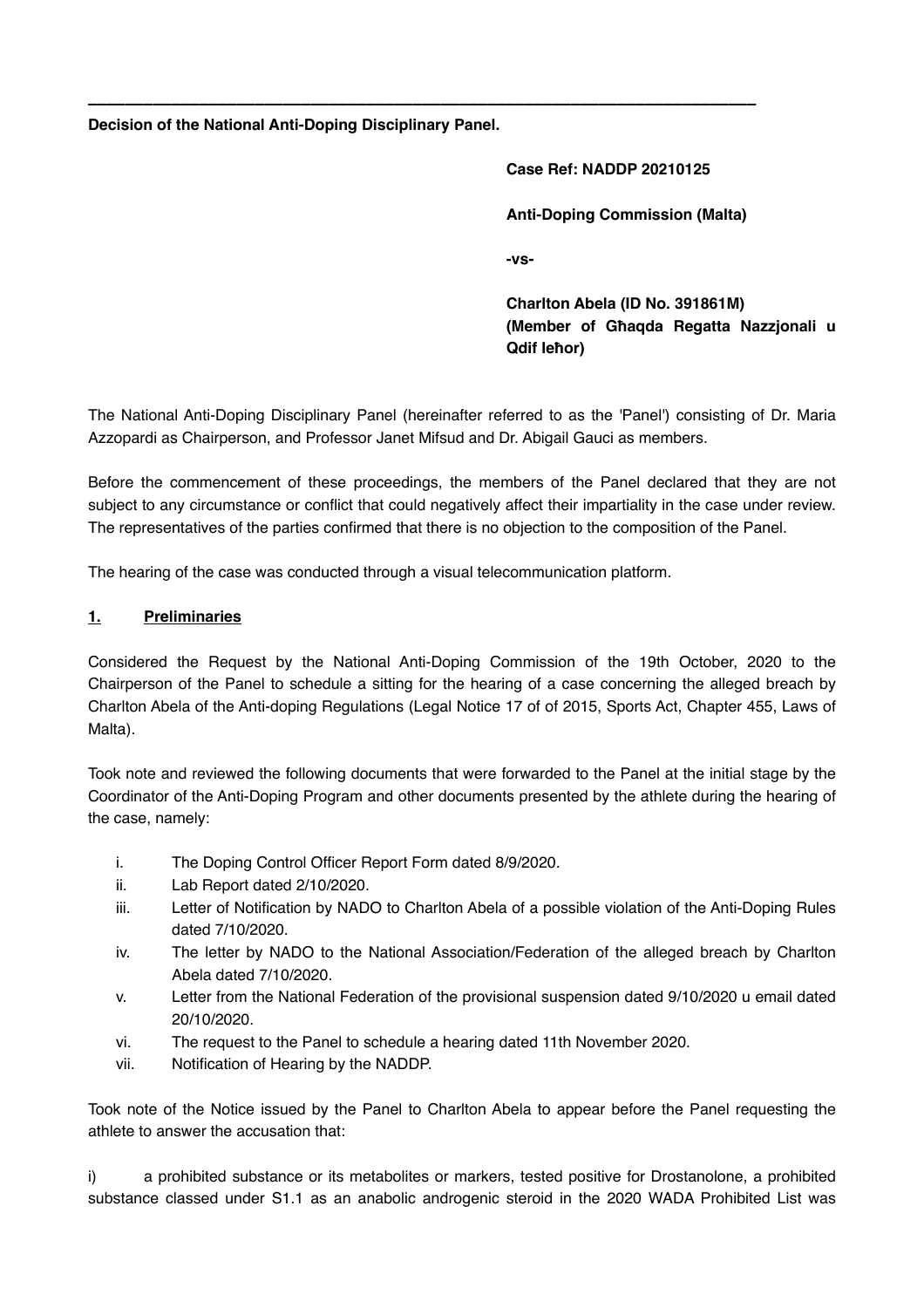detected in your urine sample collected on the 8th September 2020 during the Jum il-Vittorja Regatta Edition 2020;

ii) this violation amounts to a second anti-doping rule violation.

The relevant articles of the law are Article 3 (2)(a) u (b) and Article 11 (5) to (10) of L.N 17 of 2015 of the Laws of Malta, that is:

Copy of the Notice of hearing was also forwarded to the Anti-Doping Commission, the Għaqda Regatta Nazzjonali u Qdif Ieħor and SportMalta.

Took note of the evidence as well as the oral and written submissions submitted by the parties.

#### **2. Merits:**

2.1 When the case was called on the 4th of January 2021 appeared the athlete Charlton Abela assisted by Dr Keith Borg and Dr. Lucienne Attard and Ignatius Zammit on behalf of the NADO represented by Dr Christina Borg Debono.

2.2 During the hearing Dr. Borg submitted that the athlete is not contesting the finding of the test but the defence of the athlete is his non-responsibility to the finding of such substance in his body. The athlete gave evidence under oath and contended that he participated in the Regatta since the age of 14 years and he was just returning from a suspension for an anti-doping rule violation for testing positive to cocaine. He explained that he never took steroids and I have no explanation as to how this substance was found in my body. I wanted to do the testing of the B Sample but due to the costs involved I refused. During that period I was taking some medications which was prescribed by the medical doctor, namely *Lasilix, Ultraveen* and *Fucicort.* The athlete declared that he stopped taking this medication two weeks before the competition. He also declared that he was taking BCA, which was also mentioned by the athlete on the doping control form. The athlete admitted taking BCA on the day of the competition.

Dr Borg Debono pointed out that did the substance of Drostanolone which is not contained in any of the mentioned medication and thus asked the athlete how come this was found in his body. The athlete replied that he had no explanation to such finding and insisted that he does not make use of steroids apart from an instance in the past when he was young after and had sustained a ligament injury. When questioned by the Panel whether he had taken any other substances apart from those mentioned above and panadols, the athlete replies in the negative.

The parties confirmed that the athlete had accepted the provisional suspension dated 9th October 2020.

2.3 Dr. Borg Debono submitted that this type of substance "drostanolone", a non-specified substance, is injected with the use of an injection and not by takings any pills or cream. This fact was not explained by the athlete who was not in a position to prove how this substance entered his body. This is the athlete's second violation in less than ten years from the first violation. Thus, once should apply Article 11(5) of the Anti-Doping Regulations and thus, according to the law sub article (c) applies whereby the maximum suspension period should apply.

2.4 The athlete claimed that he did not take any injections.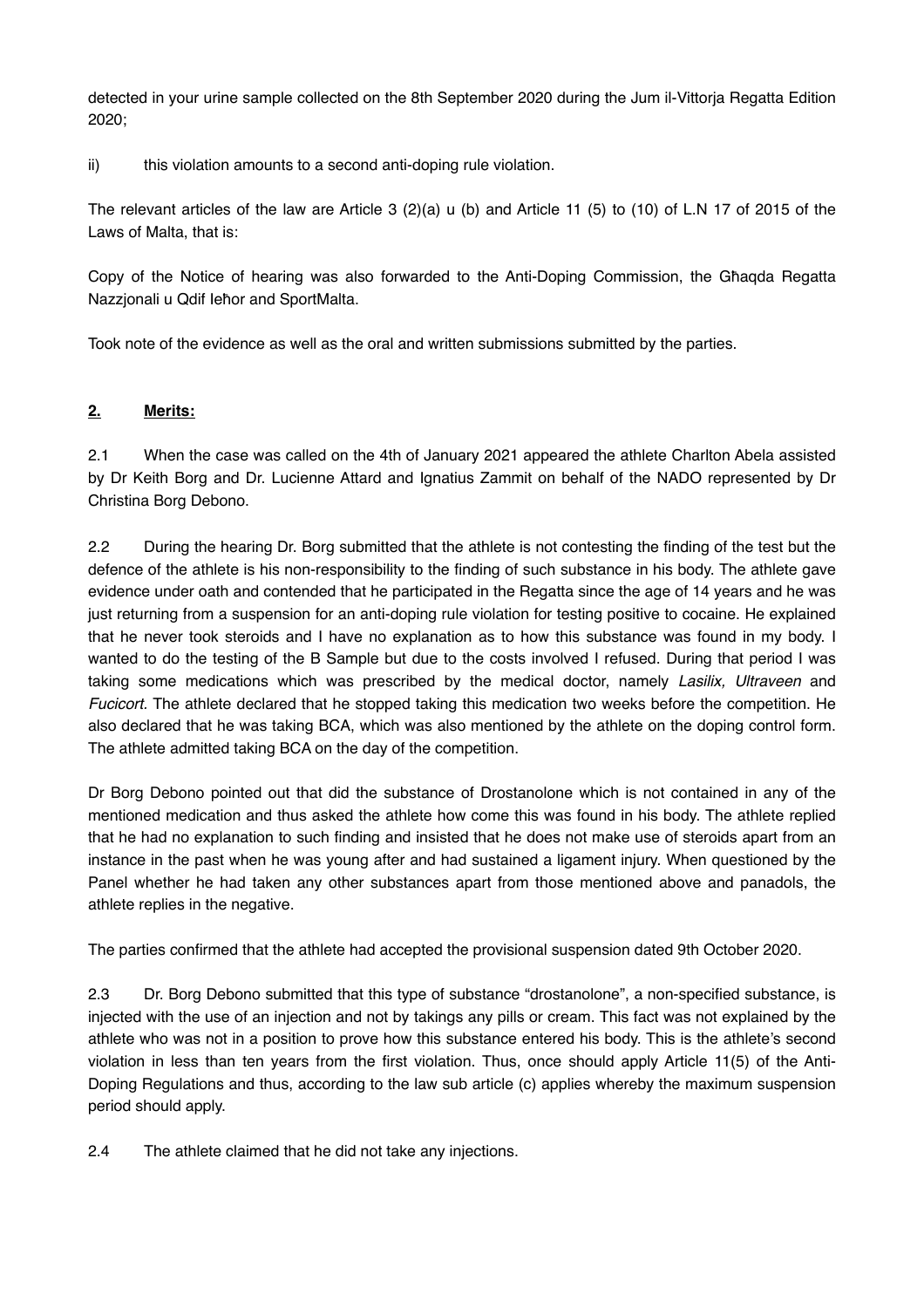## **3. Considerations:**

3.1 Taking into consideration the non-contestation on part of the athlete in relation to the adverse analytical finding, the Panel will delve into the defence of the athlete claiming that he did not make use nor did he take anything that may have contained such illicit substance.

3.2 The Panel remarks that when a doping test results positive, there is a presumption that the findings resulting from the testing process are correct and thus a doping violation exists on part of the athlete. It is then up to the athlete to prove otherwise and prove his innocence. The test is a direct evidence of the alleged anti-doping breach and therefore it is up to the athlete to prove the manner in which such substance entered his body. Thus, the result of a positive test provides a comfortable satisfaction to the Panel that there has been a violation on part of the athlete. The standard of comfortable satisfaction is considered as being greater than a mere balance of probability but less than proof beyond reasonable doubt. On the other hand, in order to contest such positive finding, the athlete rebutting the presumption of a positive doping test must bring forward the evidence which can convince the Panel. The standard of proof required on part of the athlete is based on a balance of probabilities. Moreover, in order for the athlete to rebut this presumption, there is the need to prove that the substance entered his body without his control and that the athlete used ordinary diligence and did not act in a negligent manner.

3.3 The substance resulting from the doping in-competition test is 'drostanolone' which is a nonspecified substance. It is listed as an S1 anabolic agent, and is being prohibited at all times, in the WADA list of prohibited substances. It is a potent synthetic androgenic anabolic steroid similar to testosterone.

3.4 There was no request for a B-Sample and therefore the proof being brought before the panel is the laboratory result from the sample collection which a direct evidence. The athlete accepted a provisional suspension and NADO has pointed out that in case of guilt this is the second adverse doping rule violation.

3.5 Having considered the evidence being brought forward and the arguments above, the Panel concludes that on the basis of a comfortable satisfaction it has been proved that an anti-doping rule violation has been committed by the athlete and that the athlete has not brought forward the required proof to substantiate his innocence. Doping regulations stipulate that each athlete is responsible for anything found in his/her body and therefore once the doping test results positive it is up to the athlete to explain and provide proof of his non-responsibility. Moreover, an athlete has to understand that it is not enough to claim that he has no explanation to how the test has resulted into a positive test for 'drostanolone' but the onus of proof lies on the athlete to give a plausible explanation to exonerate him from responsibility and confirm that he acted in a diligent manner. The Panel has no reason to doubt the findings of the test and on the other hand has no plausible justification of how such substance has entered the athlete's body and therefore there is no reason to exonerate the athlete from his responsibility.

3.6 In this case when dealing with the substance found in the athlete's urine sample, namely 'drostanolone', the substance is a Non-Specified Substance and thus the applicable sanction in this case is that envisaged under Article 11 (2) (a) of L.N. 17 of 2015 of the Laws of Malta. Furthermore, the Panel is also bound to take into consideration the fact that this is the second anti-doping rule violation, thus in terms Article 11 (5) of L.N. 17 of 2015 it is to apply the "greater of" the sanctions, namely "*twice the period of ineligibility otherwise applicable to the second anti-doping rule violation treated as if it were a first violation, without taking into account any reduction under sub-regulation (4)(d)*".